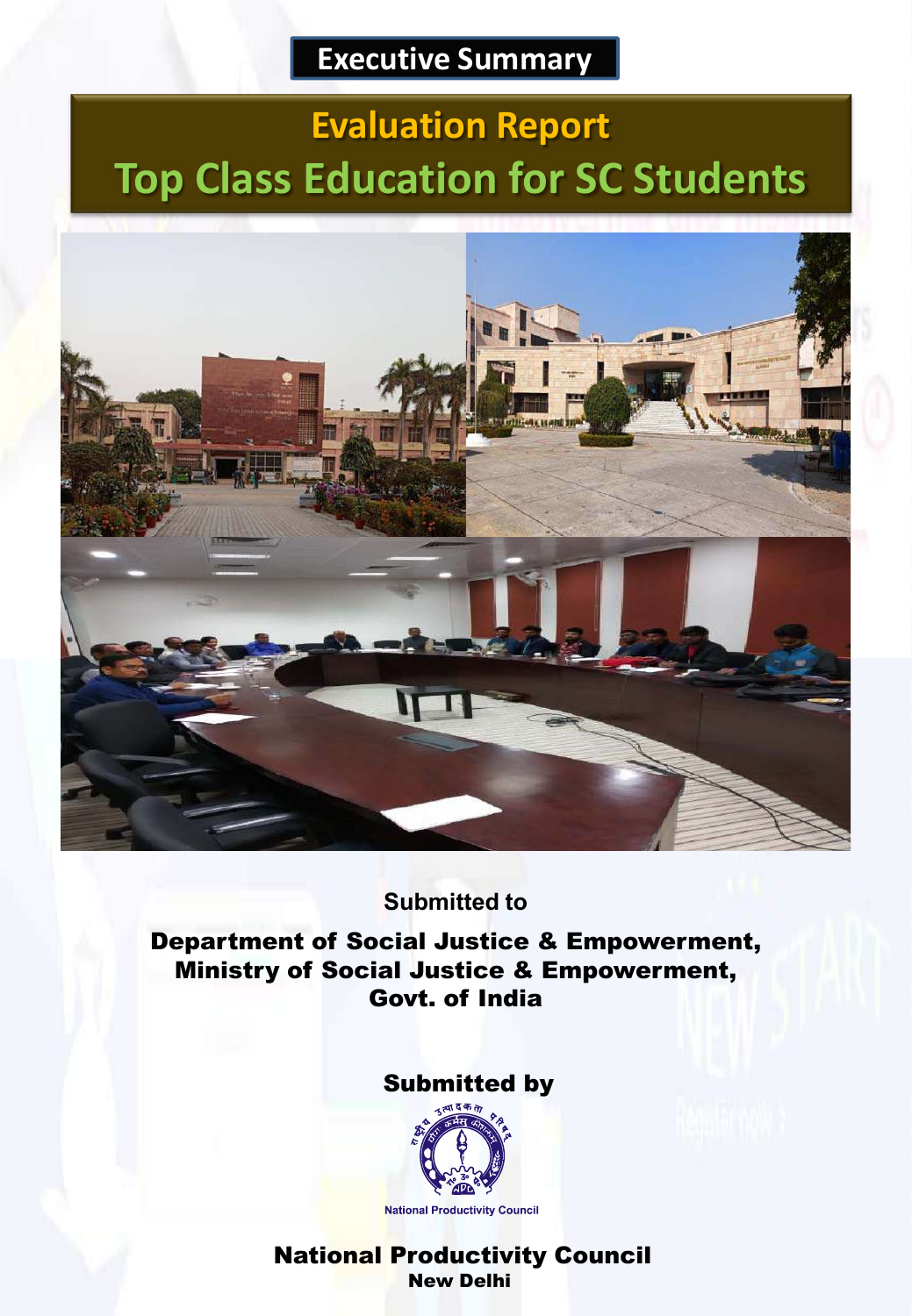## Acknowledgement

The evaluation study entitled "Top Class Education for SC Students" was carried out by the National Productivity Council (NPC) for the Department of Social Justice and Empowerment (Ministry of Social Justice and Empowerment), New Delhi. NPC places on record its sincere thanks to the Department for reposing confidence on NPC and entrusting us with this prestigious study.

The study team of NPC is thankful to Shri M.K. Ujjaina, Deputy Director General, for active support and encouragement throughout the study period. The study team would like to extend sincere gratitude to **Shri B.P. Meena, Under Secretary** and **Shri Vijendra Singh, Consultant** for all their support and valuable suggestion during the study period.

Also, this study would not have been possible without whole hearted support of Head of Institutes, Nodal officers & beneficiary students. NPC acknowledges the co-operation received from all of them during the course of Institute visit.

Last but not the least, we would also like to thank Shri Arun Kumar Jha, IES, Director General, National Productivity Council, for his continuous advice, support and guidance extended to the study team.

(Study Team)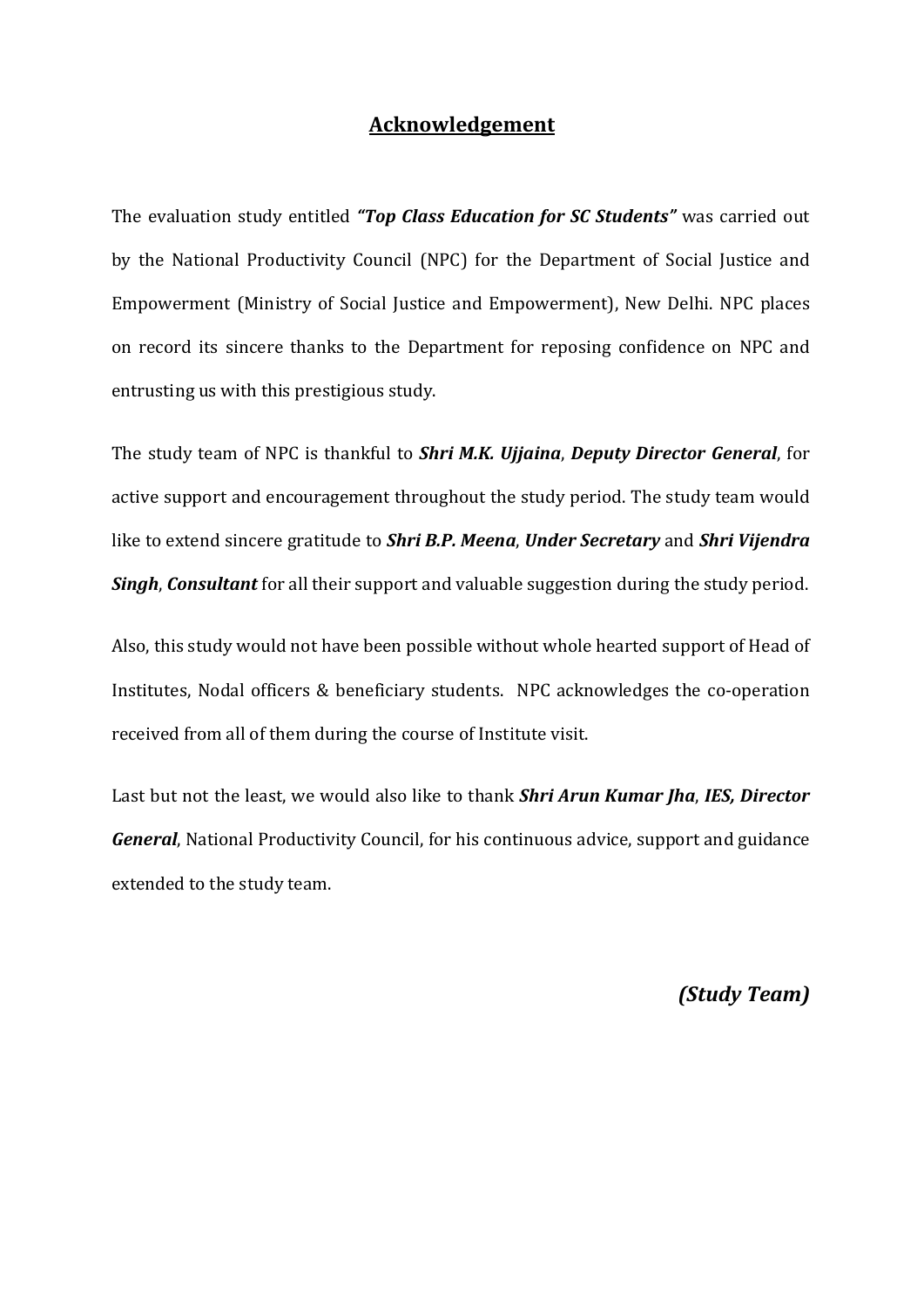## **Table of Contents**

| 1.0 |                                                                        |  |
|-----|------------------------------------------------------------------------|--|
| 1.1 |                                                                        |  |
| 1.1 |                                                                        |  |
| 1.2 |                                                                        |  |
| 1.3 |                                                                        |  |
|     | 1.2.1                                                                  |  |
|     | 1.2.2                                                                  |  |
|     | 1.2.3                                                                  |  |
|     | 1.2.4                                                                  |  |
| 1.4 |                                                                        |  |
| 1.5 |                                                                        |  |
|     |                                                                        |  |
| 2.0 |                                                                        |  |
| 2.1 |                                                                        |  |
| 2.2 |                                                                        |  |
| 2.3 | Govt. of India Initiative for Educational Welfare SC various schemes 4 |  |
| 2.4 |                                                                        |  |
|     |                                                                        |  |
| 3.0 |                                                                        |  |
| 3.1 |                                                                        |  |
| 3.2 |                                                                        |  |
| 3.3 |                                                                        |  |
| 3.4 |                                                                        |  |
| 3.5 |                                                                        |  |
| 3.6 |                                                                        |  |
| 3.7 |                                                                        |  |
| 3.8 |                                                                        |  |
| 3.9 |                                                                        |  |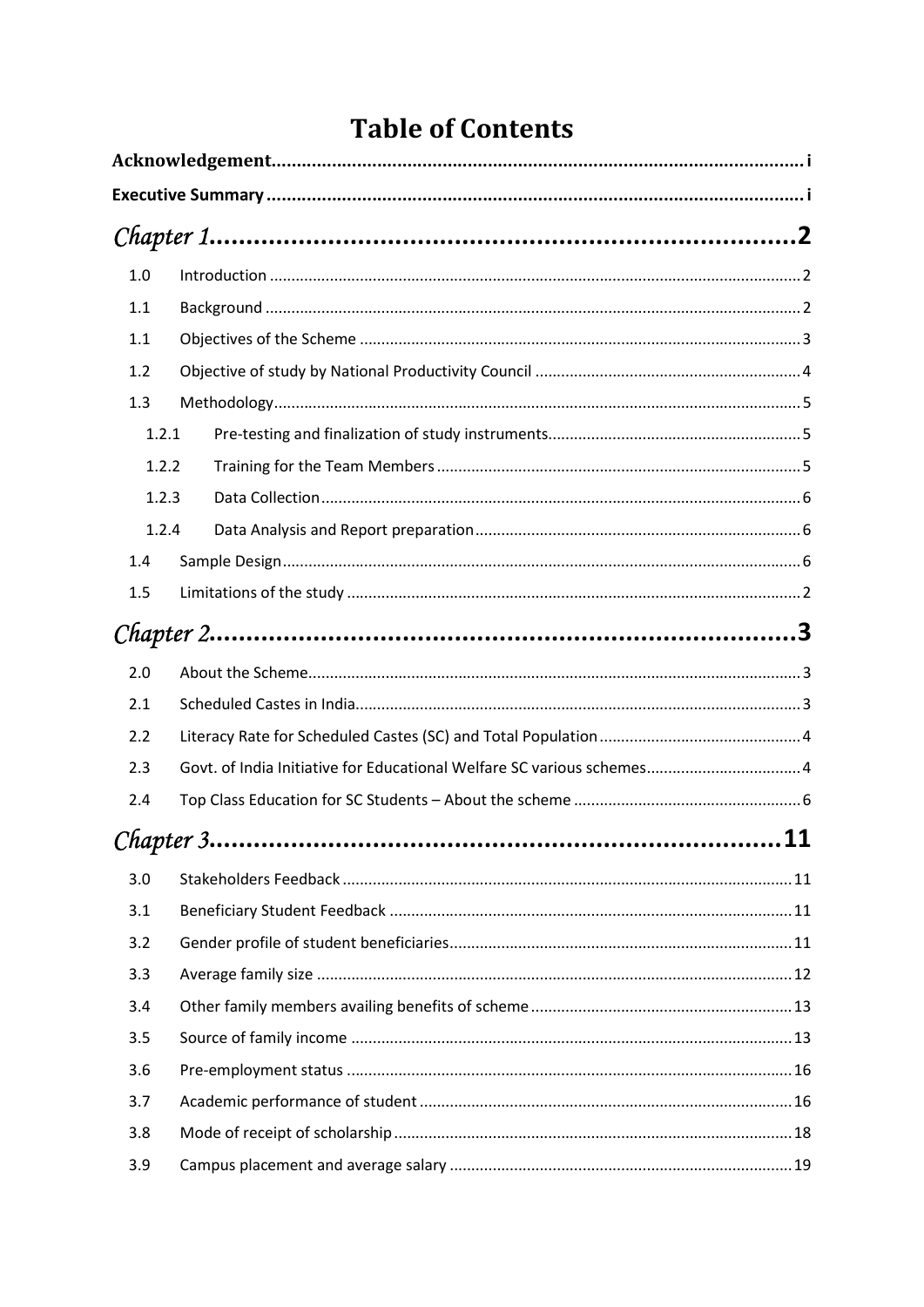| 3.10   |                      |  |
|--------|----------------------|--|
| 3.11   |                      |  |
| 3.12   |                      |  |
| 3.13   |                      |  |
|        | $Chapter 4 \dots 25$ |  |
| 4.0    |                      |  |
| 4.1    |                      |  |
| 4.2    |                      |  |
| 4.3    |                      |  |
| 4.4    |                      |  |
| 4.5    |                      |  |
|        |                      |  |
| 5.1    |                      |  |
| 5.1.1  |                      |  |
| 5.1.2  |                      |  |
| 5.1.3  |                      |  |
| 5.1.4  |                      |  |
| 5.1.5  |                      |  |
| 5.1.6  |                      |  |
| 5.1.7  |                      |  |
| 5.1.8  |                      |  |
| 5.1.9  |                      |  |
| 5.1.10 |                      |  |
| 5.1.11 |                      |  |
| 5.1.12 |                      |  |
| 5.1.13 |                      |  |
| 5.1.14 |                      |  |
| 5.1.15 |                      |  |
| 5.1.16 |                      |  |
| 5.2    |                      |  |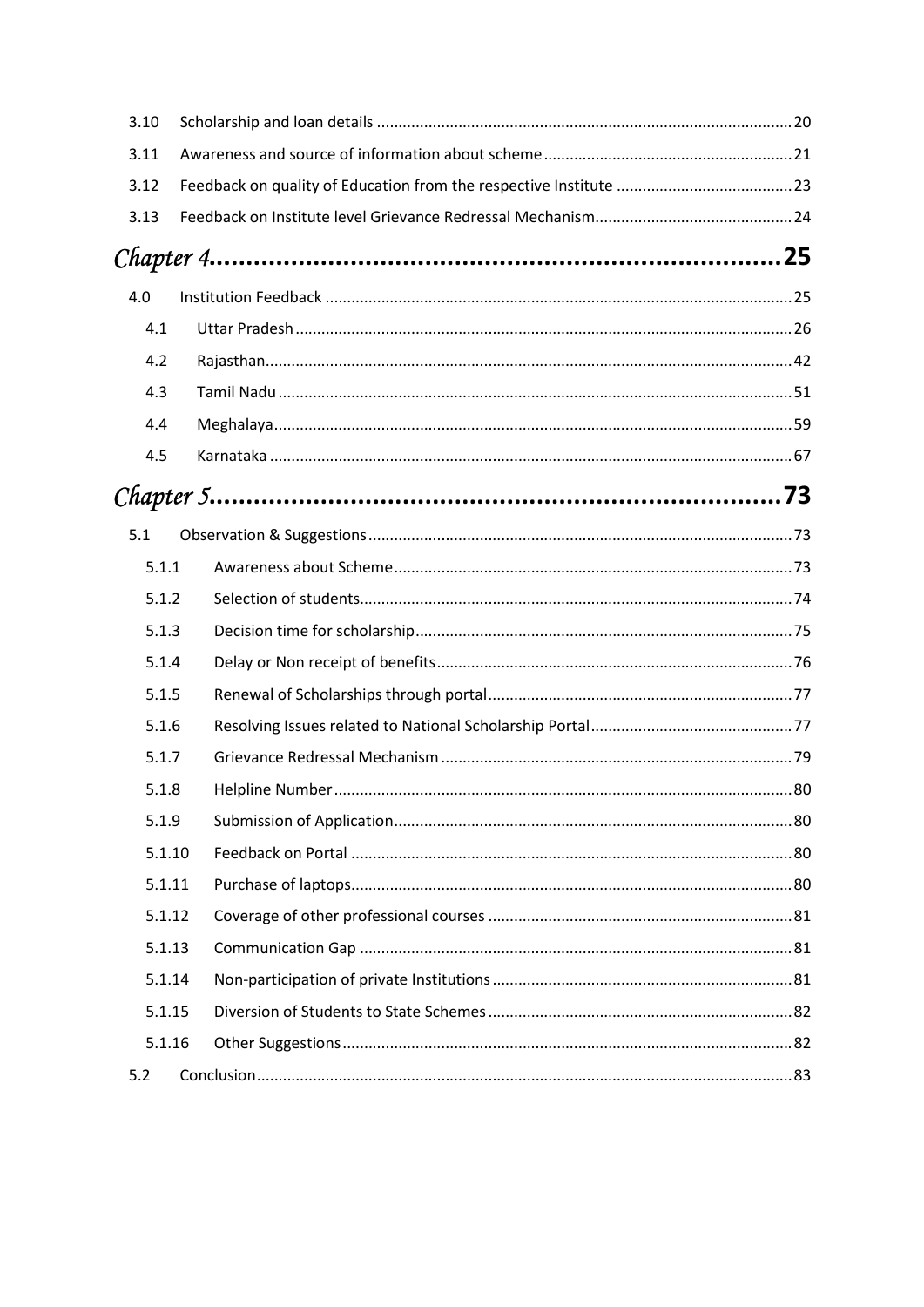| 6.1    |  |  |  |  |  |  |
|--------|--|--|--|--|--|--|
| 6.1.1  |  |  |  |  |  |  |
| 6.1.2  |  |  |  |  |  |  |
| 6.1.3  |  |  |  |  |  |  |
| 6.1.4  |  |  |  |  |  |  |
| 6.1.5  |  |  |  |  |  |  |
| 6.1.6  |  |  |  |  |  |  |
| 6.1.7  |  |  |  |  |  |  |
| 6.1.8  |  |  |  |  |  |  |
| 6.1.9  |  |  |  |  |  |  |
| 6.1.10 |  |  |  |  |  |  |
| 6.1.11 |  |  |  |  |  |  |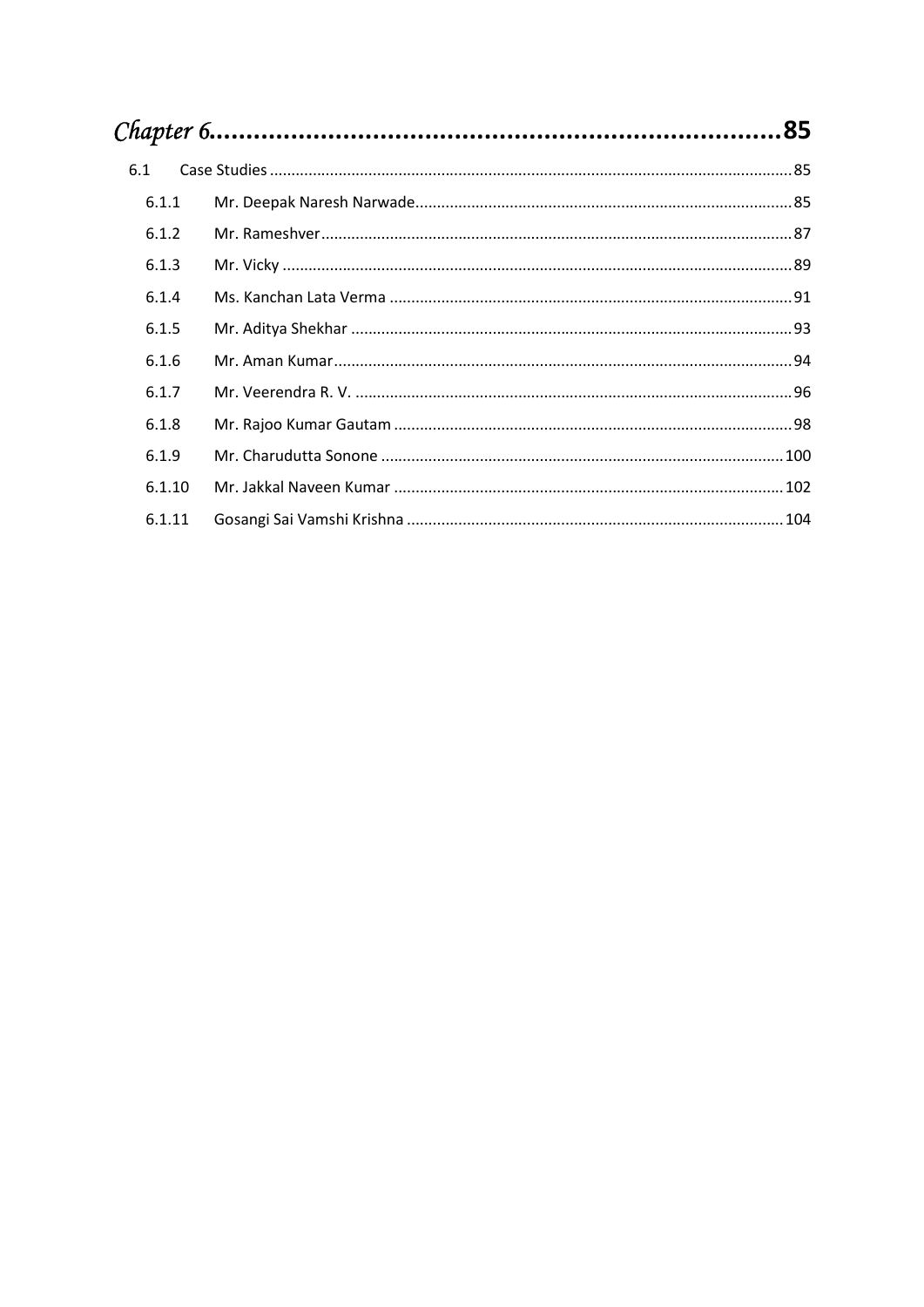## List of Tables

| Table 3.5: Stream Wise Number of Other Family members availed Scholarship  13              |  |
|--------------------------------------------------------------------------------------------|--|
| Table 3.6: State Wise Number of Other Family members availed Scholarship 13                |  |
|                                                                                            |  |
|                                                                                            |  |
|                                                                                            |  |
|                                                                                            |  |
|                                                                                            |  |
|                                                                                            |  |
| Table 3.13: State wise details of campus placement of students & their average Salary 19   |  |
| Table 3.14: Stream wise details of campus placement of students & their average Salary  19 |  |
| Table 3.15: State wise Scholarship and loan details of beneficiary Students20              |  |
| Table 3.16: Stream wise Scholarship and loan details of beneficiary Students 21            |  |
| Table 3.17: Stream wise Source of Information about Scholarship Scheme21                   |  |
|                                                                                            |  |
| Table 3.19: State wise feedback on quality of Education from respective Institutes  23     |  |
| Table 3.20: Stream wise feedback on quality of Education from respective Institutes 23     |  |
| Table 3.21: Stream wise feedback on Institute level Grievance Redressal Mechanism 24       |  |
| Table 3.22: State wise feedback on Institute level Grievance Redressal Mechanism 24        |  |
|                                                                                            |  |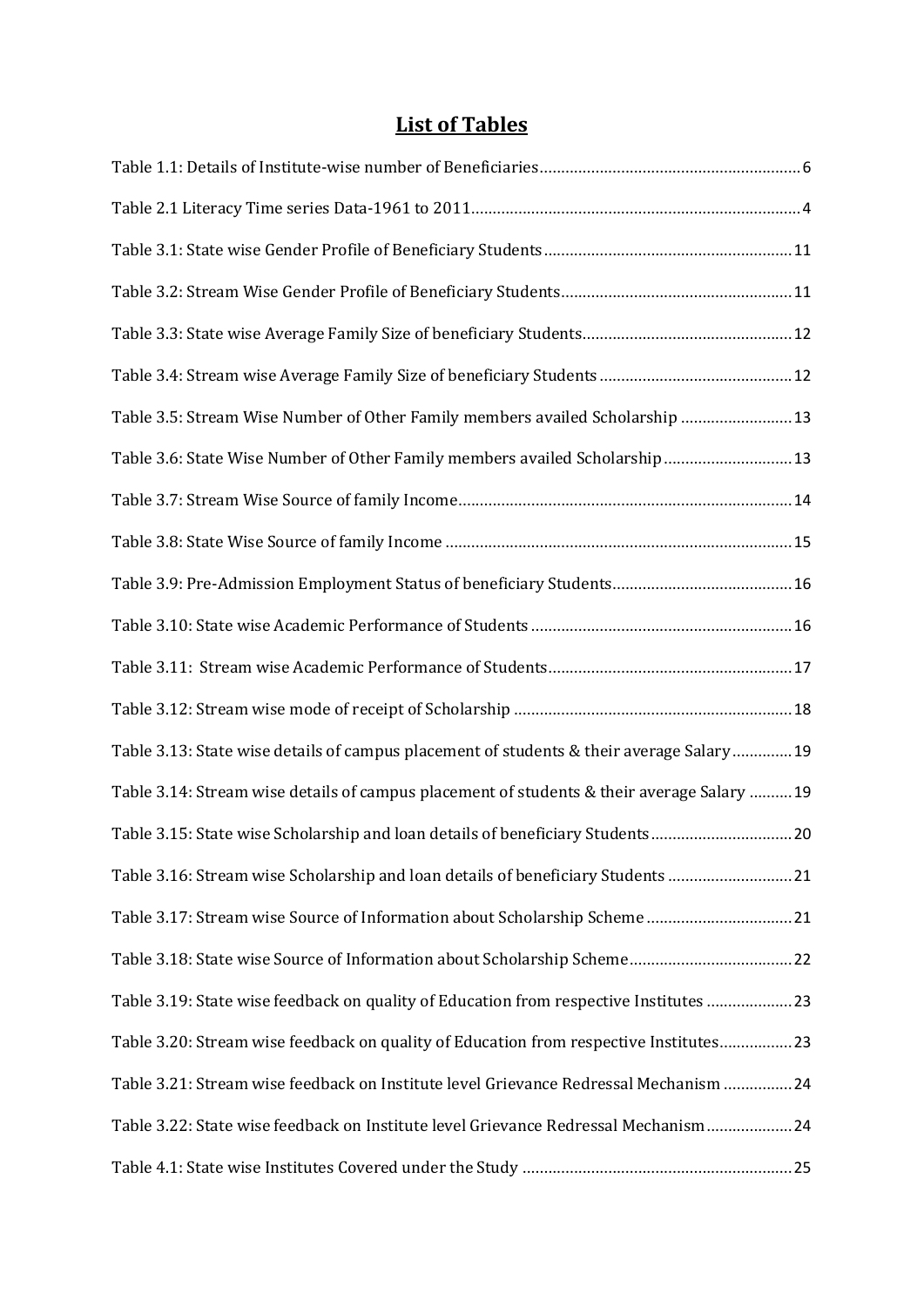## List of Figures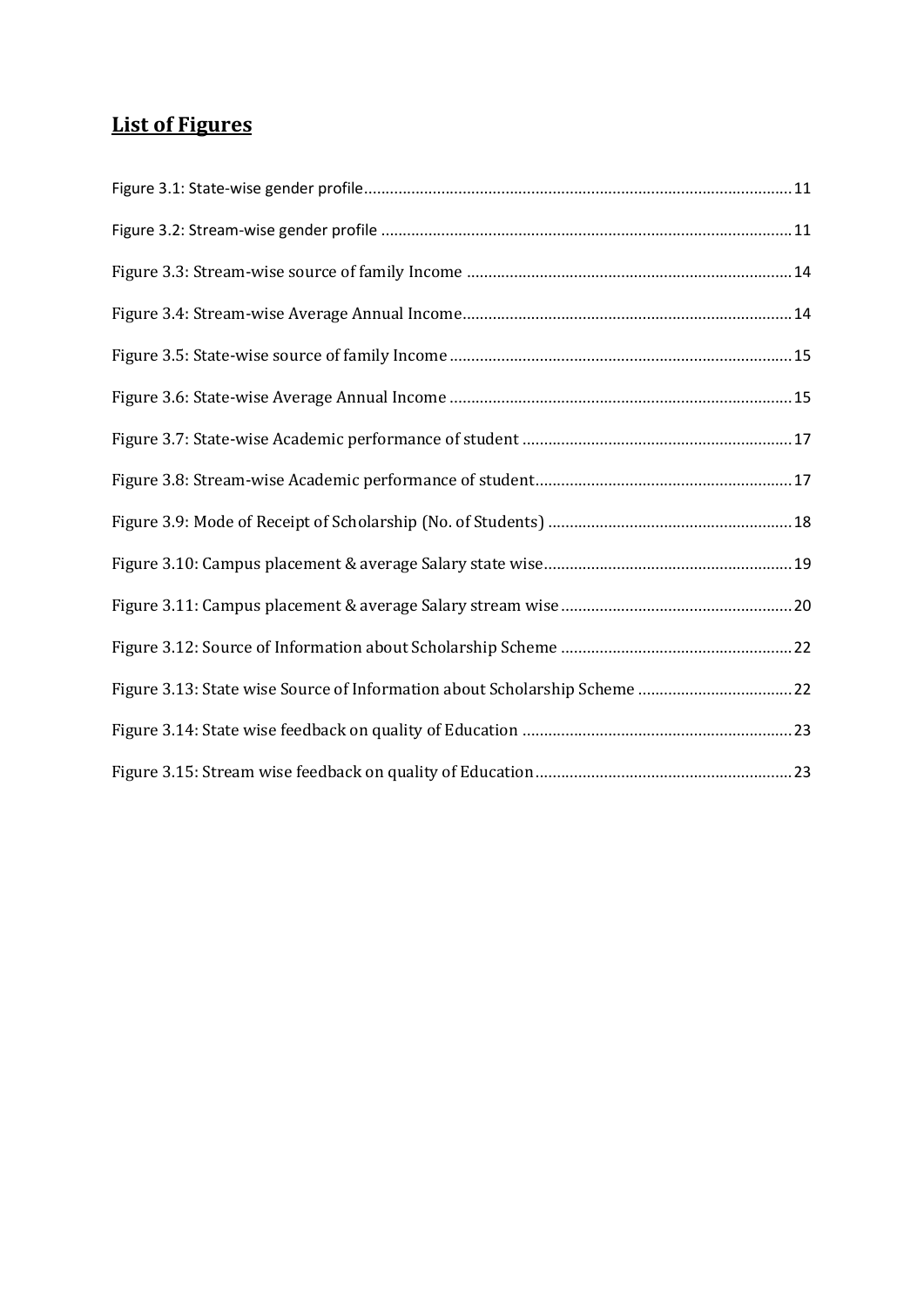## Executive Summary

#### 1. Background

In view of the social deprivation of the Scheduled castes of the society, Department of Social Justice & Empowerment has been introducing various types of scholarships schemes in order to support them financially and open avenues for building better future. The role of scholarship is very important not only for educational development but also economic and social developments. In view of the aspirations of the students belonging to this category, Government had introduced scheme on "Top Class Education for SC Students" in order to minimize the financial hardship involved in perusing such courses. This scheme "Top Class Education for SC Students" was approved in 2007 and was subsequently revised in January, 2012; June 2016 and in October 2018 to cover more institutions with an increased number of slots. The revised scheme is applicable from the academic session 2018-19. Now 220 institutes including IITs, NITs, IIITs, IIMs, NIFTs, NLUs, AIIMS, hotel management institutes, aviation training institutes and flying training institutes are empanelled with the Scheme. In this context; Department of Social Justice and Empowerment, Ministry of Social Justice & Empowerment has entrusted an evaluation study to National Productivity council on "Top Class Education for SC Students".

As per ToR, the coverage of sample was proposed to be 532 spread across 25 institutes. However, during the visits to respective institutes, there was lot of variation in the number of slots allotted, proposed sample vis-à-vis number of actual beneficiaries available. On physical visit and verification of the documents made available from respective institutes, the cumulative number of students as per lists provided by Institutes is 315 out of which 253 (80.31%) have been covered under the study. Attempt was made to cover all the available students however, as the study period coincided with the semester exams for many institutes, placement for few and then later with COVID-19 pandemic fear many students had left for respective homes. Overall 249 beneficiary students, 50 Institute functionaries have been covered for having discussions/interviews on the scheme.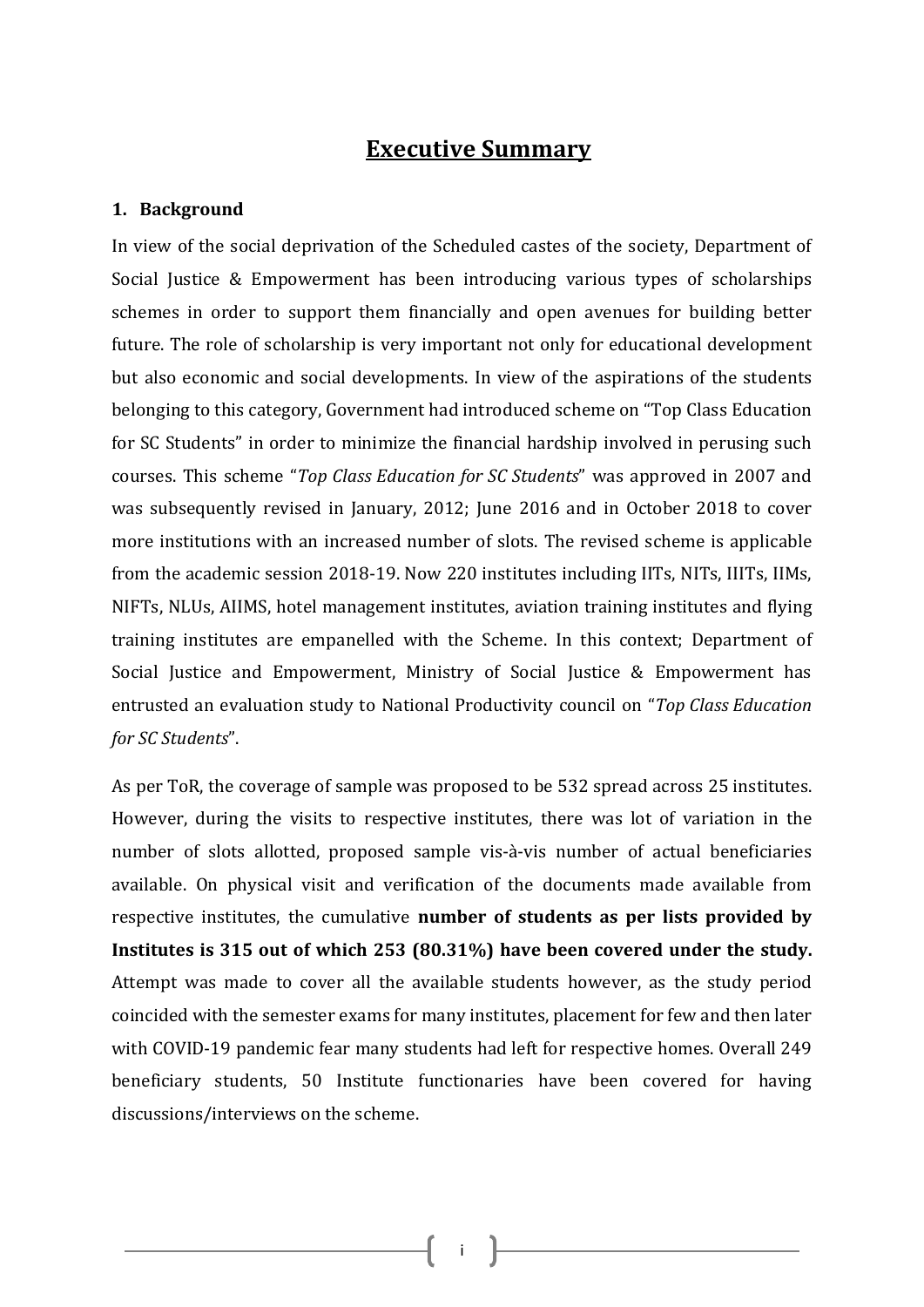#### 2. Sample Analysis

| 2.1 Number of Institutes Covered                                                | Govt.: $21$ | Overall: 25<br>Pvt.: $4$ |                         |  |  |
|---------------------------------------------------------------------------------|-------------|--------------------------|-------------------------|--|--|
| 2.2 Number of Beneficiary Covered                                               | Male: 222   |                          | Female: 27 Overall: 249 |  |  |
| 2.3 Number of Students who got scholarship:<br>148                              |             |                          |                         |  |  |
| 2.4 Source of Information about Scheme                                          |             |                          |                         |  |  |
| Institute – 74.2%; Friends- 13.65%; Social Media- 10.04%; Newspaper- 2.0%       |             |                          |                         |  |  |
| 2.5 Score Given by Students with regards to quality of education 8.69 out of 10 |             |                          |                         |  |  |
|                                                                                 |             |                          |                         |  |  |

## 3. Observation & Recommendations

## 3.1Awareness about Scheme

During discussions with the beneficiary students and the nodal officers of the Institutes, it was observed that in general there was lack of proper awareness about various provisions and guidelines under the scheme. It has been observed that there are information gaps not only among the beneficiaries but also at the level of implementing institutions. With limited communication with Ministry officials and poor responses from help lines & grievance readdresal systems, the nodal officers sometimes were clueless for problems raised by students. At beneficiary student level, the awareness level was poor. Although, institutions are taking up publicity & awareness at their level through display on notice boards, notices on websites, Notice Boards of Institutes; a common guideline can be suggested for following uniformly among all the institutes. It is suggested that Ministry may undertake Annual Meetings/ inviting the nodal officer of all the Notified Institutes covered under the scheme just before start of each session so that there is uniformity in understanding about the scheme and expectations from the Ministry.

Explicit instructions may be made to all the institutes each year along with the guidelines Further, it is also suggested that at Ministry level also wider publicity through various forms of Media both print & electronic may be undertaken.

With regards to number of allotted slots, it was informed that all the Govt. Institutes which participated under the scheme were well aware about the notifications. In most of the institutes, Dean (Students Welfare) was nodal officer for the scheme and they had knowledge as well as understanding about the scheme & guidelines. However, in many instances the applicant of a particular year does not receive the scholarship of the following year, despite the fact that they had received the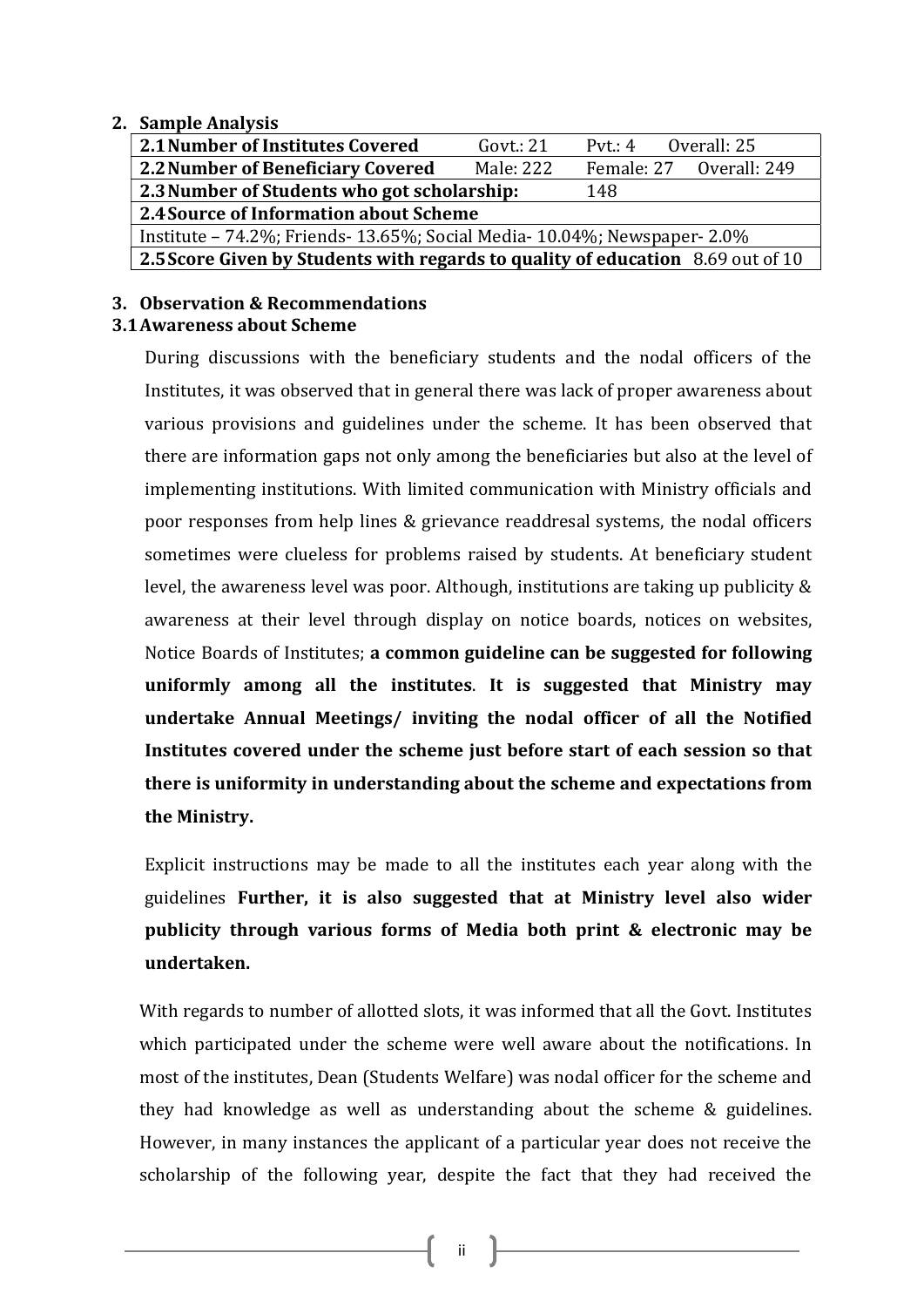scholarship in the previous year. In such cases the institutes advised students to reapply. This was creating confusions w.r.t. the slots and the applications submitted. In case of private institutes which have not been participating under the scheme; they had very little awareness about the scheme.

#### 3.2Selection of students

As per the guidelines; those SC students who have secured admission in the notified institutions according to the norms prescribed by the respective institutions are eligible for the scholarship under the scheme to the extent of the number of scholarships allocated to the institutes concerned. All the institutes covered under the study have confirmed for following the said procedures. . The female participation in the scheme has been poor however it is not related to the scheme per se but due to in general poor enrolment of female students. No prejudice was reported by the students or the institutes. The process of application is by and large transparent and only apprehensions are there once the applications are submitted to the Ministry. All the institutes confirmed of strict adherence to the guidelines prescribed by the Ministry in processing the applications received for scholarship.

Further under the guidelines, it has also been clarified that in case, the institute finds that the number of eligible candidates in the 1st year are less than the number of scholarships allotted to it, the balance scholarships may be offered to students studying in 2nd, 3rd and 4th year, etc. on the basis of inter-se merit of previous year's results giving priority to those with higher number of Years left to complete their respective course i.e. 1st Year student is to get priority over the 2nd year students and so on. However, under these criteria, only few institutes confirmed for allotment of seats either due to less awareness or lack of pro-activeness in filling the seats. It has been observed that there are seats lying vacant for want of applications. It is suggested that Ministry may instruct institutes to ensure filling of all the seats so that the available benefits are fully utilized.

Further, it is suggested that apart from merit of the students; the economic capabilities of students family may also considered as additional criteria while selecting students for award of scholarships. It is suggested that the apart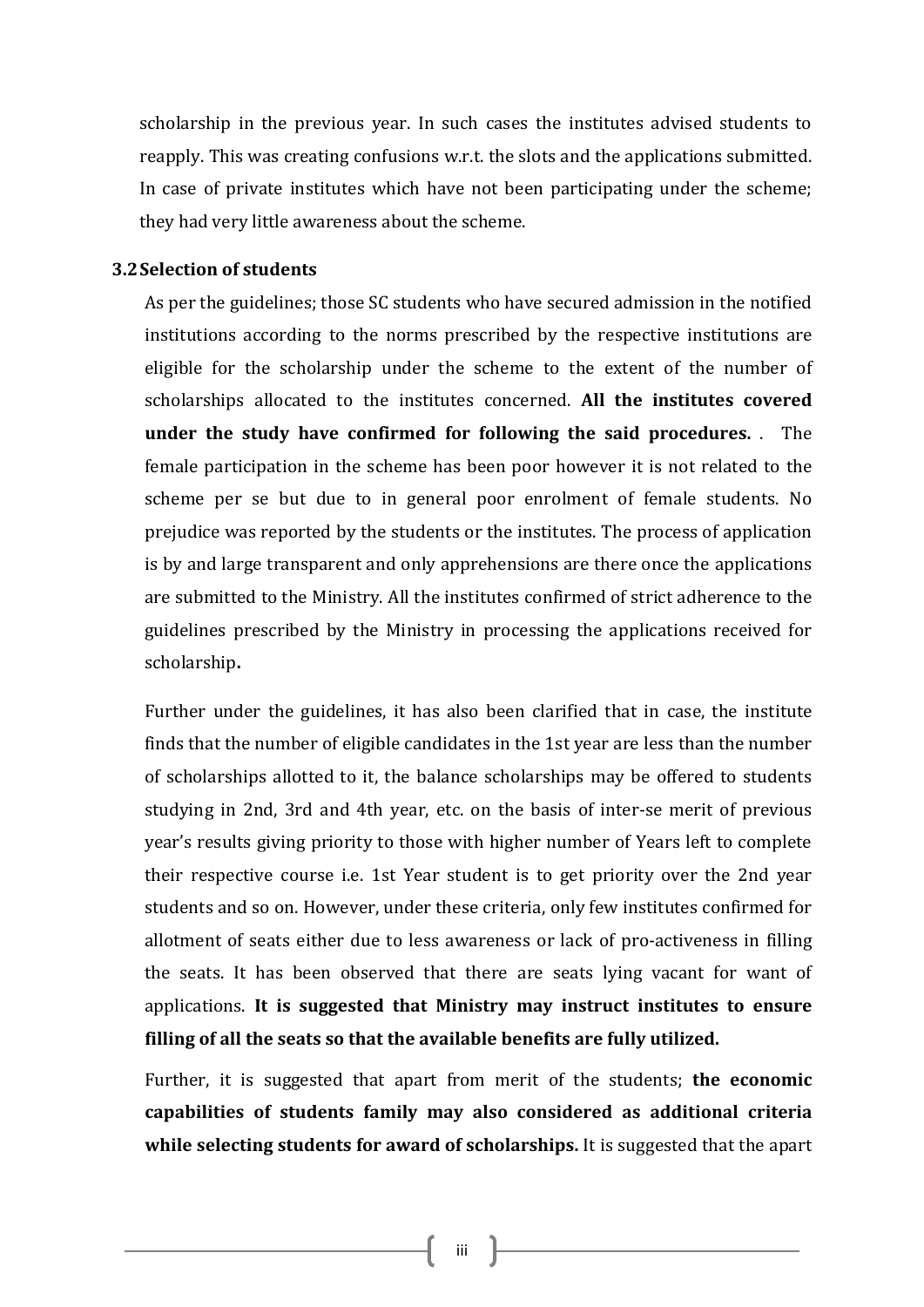from merit, weightages may also be given to the annual family income in deciding upon the final selected list of students.

#### 3.3Submission of Application

The current process of enrolment into the scholarship program requires the students to apply online along with all necessary documents which is first verified at the institute level and then forwarded to the Ministry for their approval. However, it may be noted that the before the Ministry level approval, the institute is required to send all the hard copies of the application and the documents of the students to the Ministry, failing which the application may be rejected. This creates undue delay and makes the process lengthy. It is suggested that efforts might be made to make the process fully online. Submission of hard copy of document need to be waved off as it will expedite the process of selection of scholarship.

#### 3.4Decision time for scholarship

The time gap between the submission of application and receipt of scholarship is too high. In some cases, students have not received their scholarship even after completion of course. This forces the students to go for education loan to meet the course related expenses. This however defeats the entire objective of offering the scholarship as the students who are from economically weaker background have to take the burden of paying interest to the banks. Further, as per the guidelines, only one application can be forwarded and due to delay in processing; the other remaining scholarship options gets closed as all other scholarship deadlines also gets missed by the time decision is taken. It has been informed by some of the students that the due to delay in decisions, they have not been able to avail any scholarship. All nodal officers informed that they follow timelines provided in SoP. Only in one instance for NIT, Shillong it was informed that they had missed the deadline due to oversight. However, they had taken permission from the Ministry and sent the applications at a later date.

It is suggested that shrinking of timeline of having the final decision and its adherence would be highly beneficial for the students. While the scheme has a detailed guideline, it is felt that Standard Operating Procedures (SOPs) specifying timelines for different activities related to scholarship. In the above mentioned scenario the whole process needs to be studied carefully to find ways to reduce the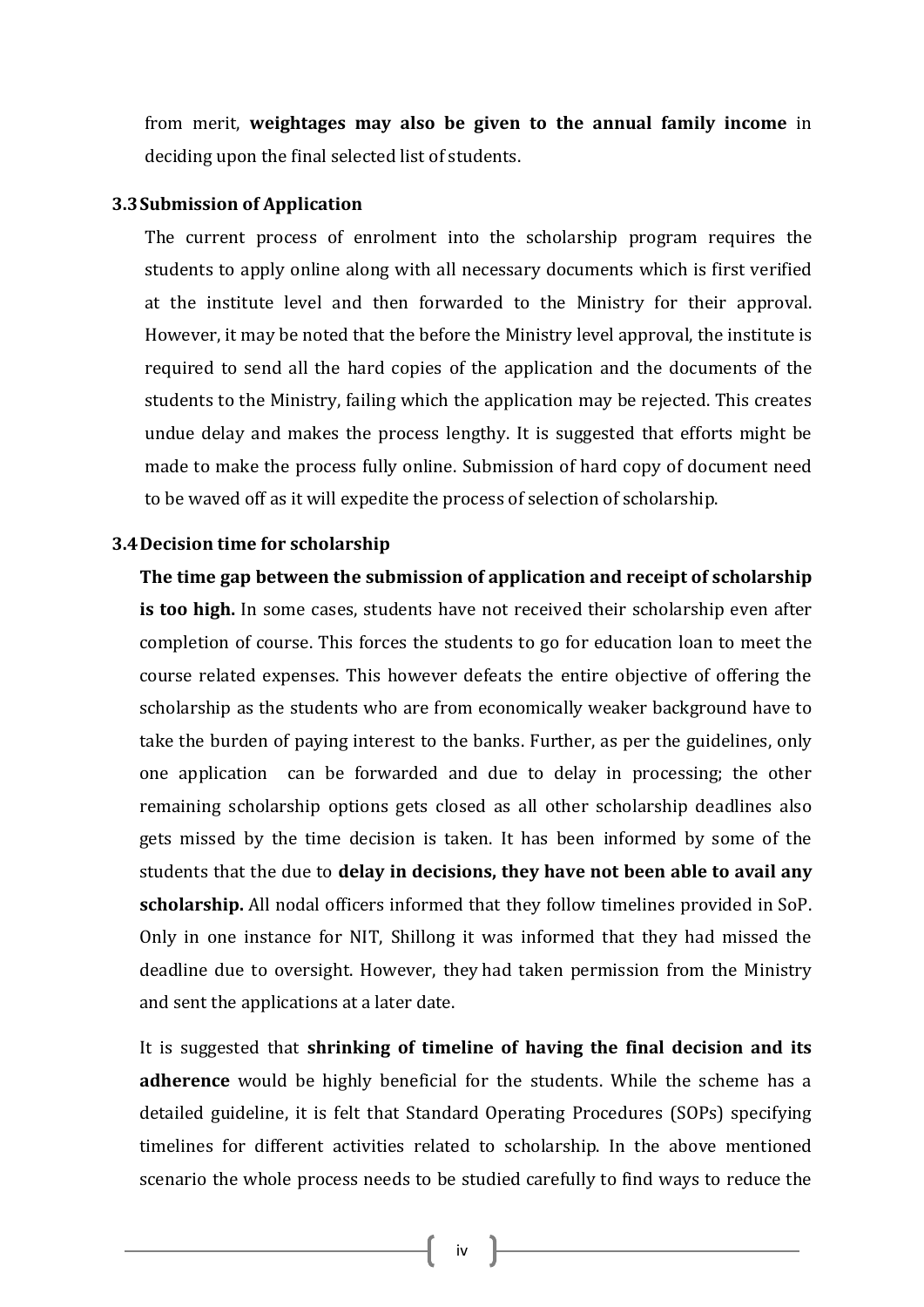time for approval of application. Alternatively, the possibilities of issuing a sanction letter to the institute against the approved scholarship cases may be explored. This letter may be availed by the students to seek extension waiver of the term fees or extension of time for remitting the term fees.

Further, with regards to verification of fee of the student before forwarding the application on NSP; it was informed that every year the students face difficulties during the renewal of scholarship in the subsequent year. As such many students who had already registered in the first year reapply in the subsequent year as sometimes the renewal process is not successful. Further, some institutes had allowed more number of applications that allotted slots as they were not sure how many applications would be acceptable to Ministry. The intention of institutes was to not miss on the allotted number of slots provided to them.

#### 3.5Delay or Non receipt of benefits

It has been noted that there is delay in receipt of scholarships. Further, disbursement of scholarship is irregular and delayed beyond academic years. There were instances wherein the students haven't received the scholarship benefits viz. laptops even in final semester although they have been enrolled under the scheme in very first year. The institute attributed the delay to late/non-release of funds by the Ministry/State Government during the year. Thus, absence of timelines for both receipt and processing of applications resulted in delay in disbursement of scholarships to the eligible beneficiaries. Undue delay in disbursal of benefits to eligible beneficiaries causes financial hardship to the genuine needy students. In all the cases, the students were applying for loans in anticipation of the loans to get sanctioned and disbursed. The scheme guidelines did not prescribe any timelines for processing, sanction and disbursal of scholarship. Ministry may consider issuing timelines and fix accountability for processing, sanction and disbursal of scholarship.

With regards to **purchase of Laptops**, the institutions notified under the scheme have been adopting following measure:

 A student purchases laptop and present bill/invoice/voucher for reimbursement

v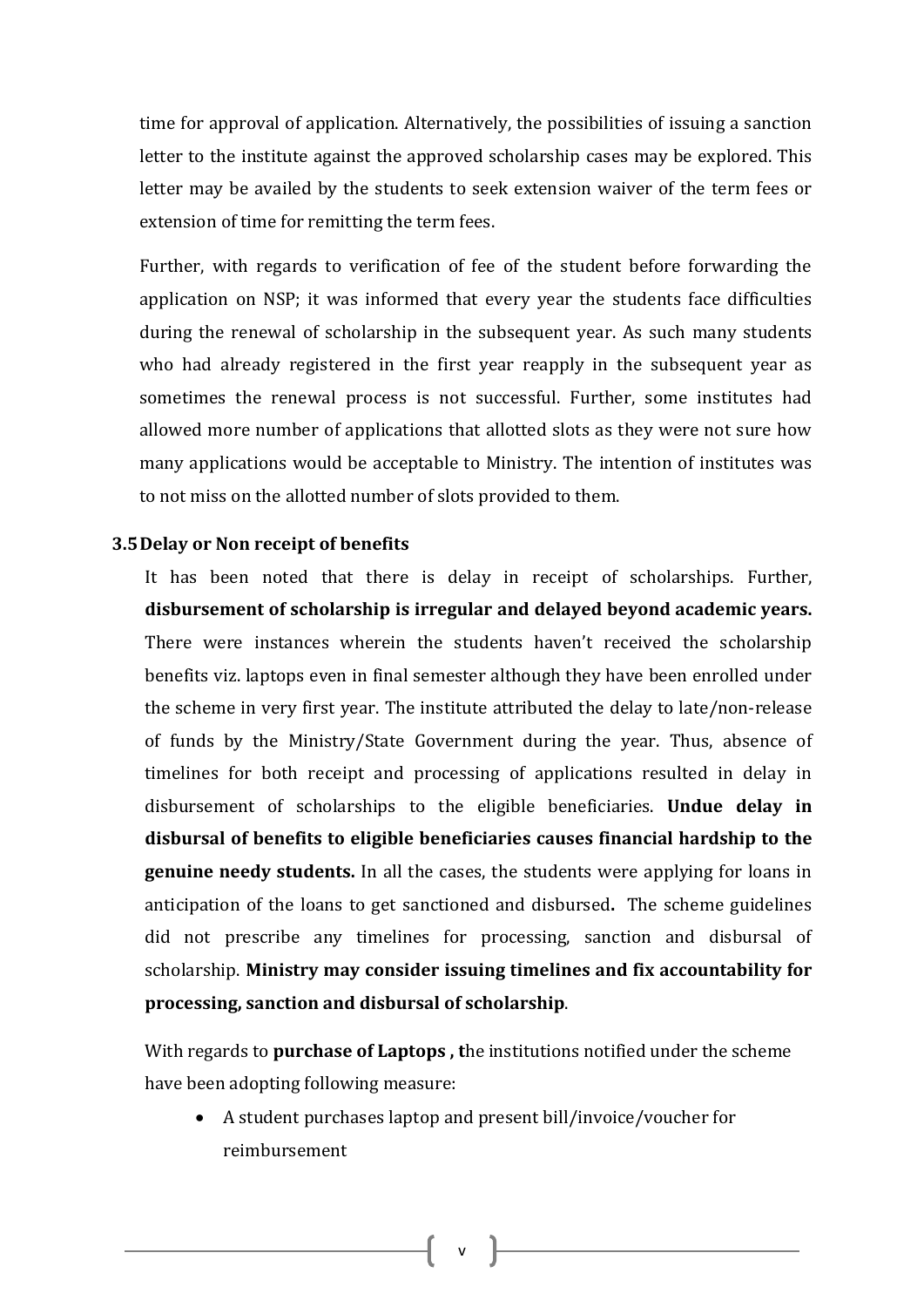• Institute purchases laptops directly and submits for reimbursement with Ministry

It is suggested that Ministry may relax the norm for adopting any of the processes but may instruct the institute that the laptops should be made available at the earliest. It has been observed in some of the institutes that even though the scholarship was sanctioned in first year for engineering students, they are still waiting for laptop during their last year. This defeats the whole purpose of having provision of laptop which was supposed to be used during the course. It is suggested that Ministry may issue strict guidelines for ensuring availability of laptops and accessories during the first year itself.

#### 3.6Resolving Issues related to National Scholarship Portal

The transition to the online system from manual system of application for scholarship has not been smooth. The students who were sanctioned scholarship before online system have not been able to renew scholarship due to lack of proper communication & guidance. Some of the students raised concern that NSP portal does not allow the students to make any changes or upload any documents after they submit their application. The same problem is also being faced by the Nodal Officer after an error is being detected or found that the information is incomplete. The correction cannot be made even if it is within the purview of the Nodal Officer.

There is serious need for addressing the portal related issues which can be resolved having stakeholder's workshops with objective to then tweaking the portal to accommodate the requirements. It is important that the portal which should be acting as facilitation for reliving the manual processing shouldn't itself start creating huddles.

It is suggested that Ministry may take this on priority, as with improvement of portal functioning, many of the concerns raised by the institutes and beneficiaries would automatically get resolved. The best practices for efficient functioning of the scheme can be adopted from other similar operational portal like portal of Ministry of Tribal Affairs of Government or private institutions.

vi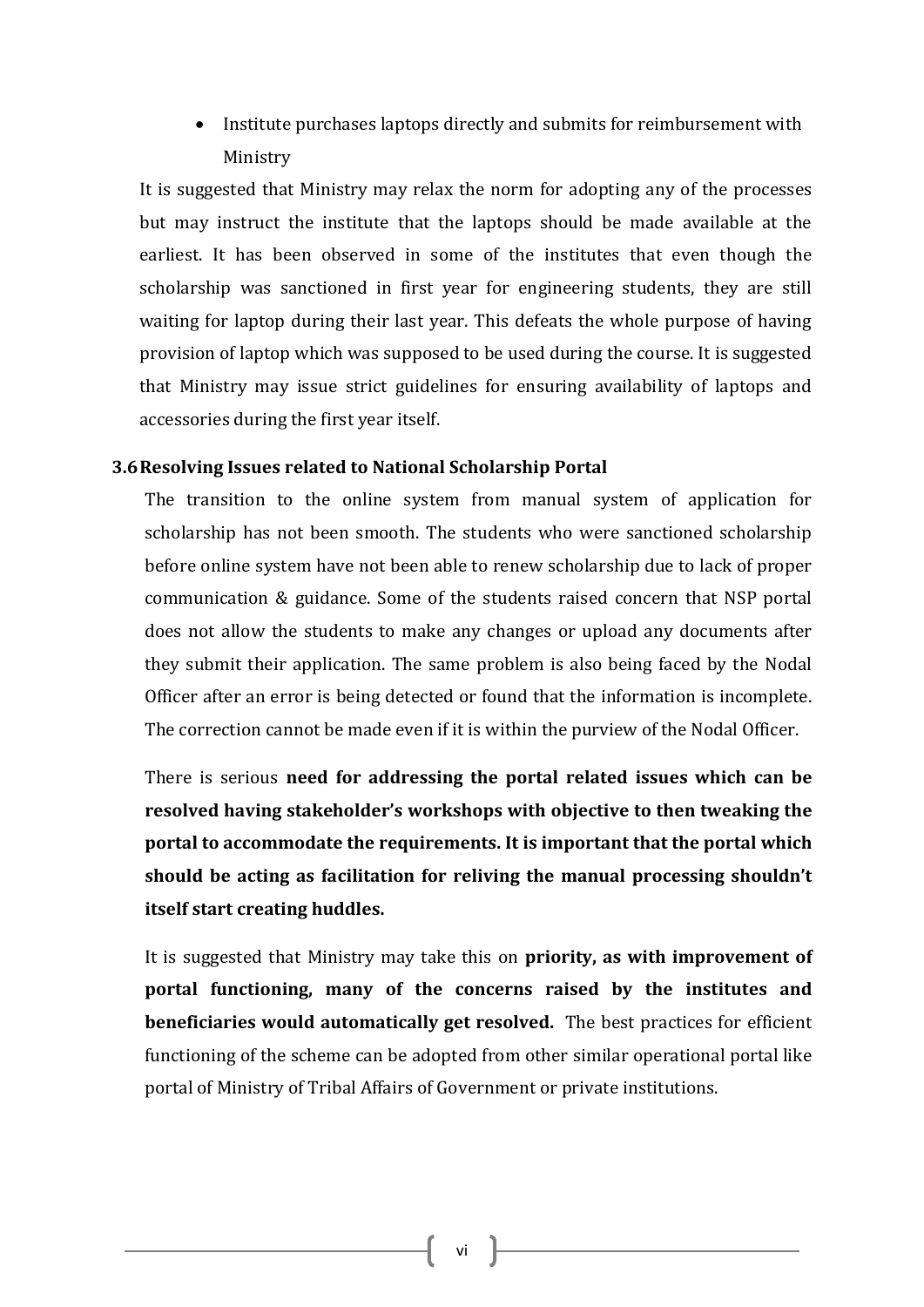#### 3.7Renewal of Scholarships through portal

Majority of students conveyed that the filing of online applications had some glitches. Especially, in case of renewal student's login was denied resulting in creation of fresh application which was again in conflict to the prescribed guidelines. As per student's feedback, there are issues in renewing scholarship in second year using the same application ID and most of them end up applying as fresh or withdraw from the scheme. There was lot of confusion among the students during this period due to which many could not renew scholarships. All the institutes were also aware about the same but were clueless in absence on any explicit directive from the Department. NPC team feels that there needs to be smooth communication channel between Ministry and the institute's nodal officer so that confusions/queries can be addressed timely so that no one suffers.

#### 3.8Grievance Redressal Mechanism

#### a) Institute Level

All the institutes had informed that they had put grievance redressal system in place by either allocating the responsibility to nodal officer/other related staff however they were not much helpful in resolving Ministry level issues. All the grievances received at the Institutes were forwarded to Ministry for necessary action and they had seldom got reply. Further, the grievances addressed by the nodal officer at the institute level, nothing was found to be recorded. Strengthening of grievance redressal cell at each institute is required done and proper instructions to be sent them by Ministries.

#### b) Ministry Level

As per feedback of the beneficiaries, the responses with regards to helplines and grievance redressal were poor. In case of Helplines, the waiting time for connecting call was as long as 30 minutes. Further, it was also slow paced and helpline were inadequate to address the concerns of the institutes and the beneficiary students. It is suggested that Ministry may consider strengthening the present grievance redressal /helpline systems so as to resolves the queries of the students then there itself.

vii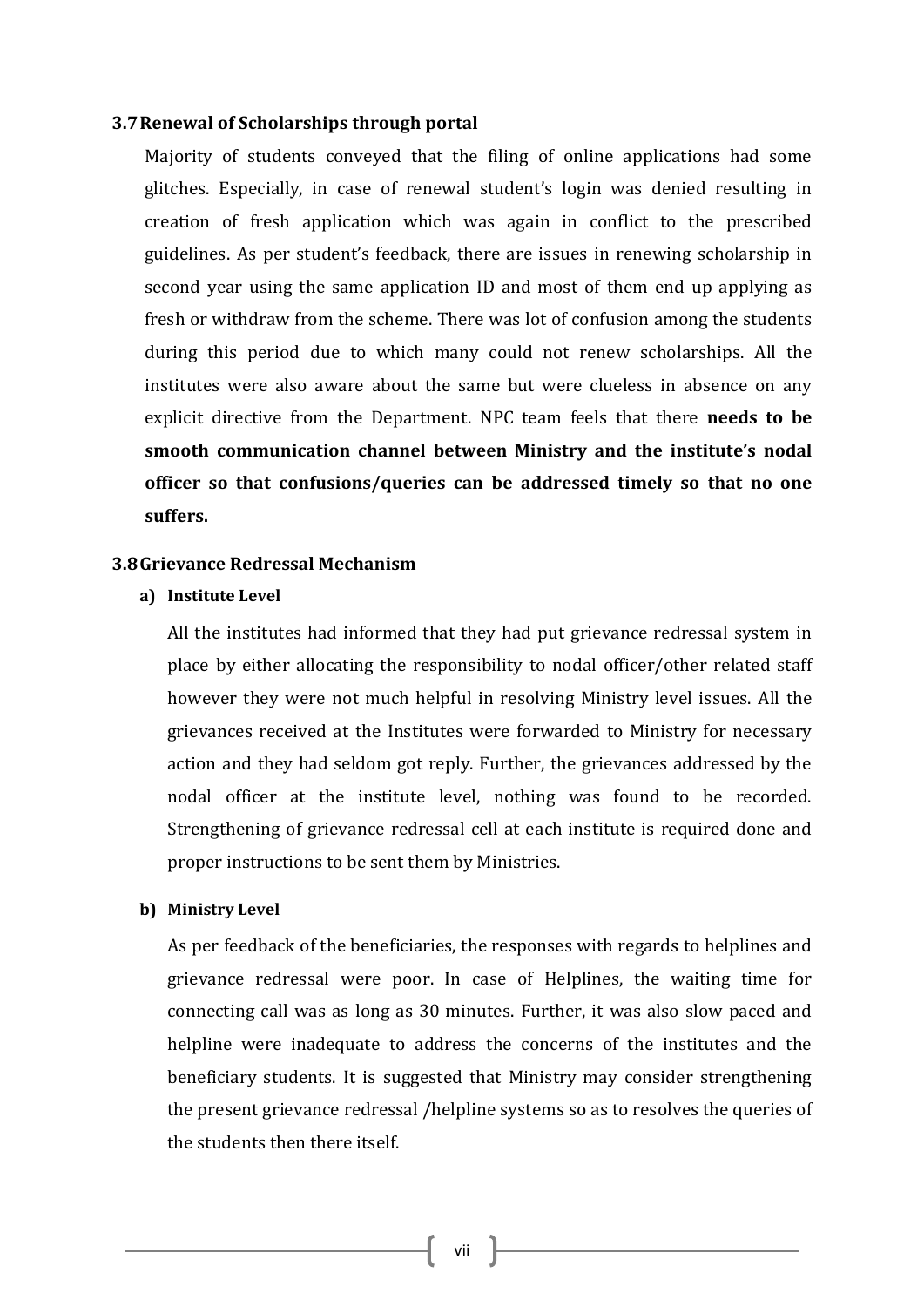#### 3.9Helpline Number

As per feedback of the beneficiary students, Telephone helpline Number mentioned on the portal is not functioning properly and a lot of calls were being put on hold. It is suggested that, as The Telephone Helpline is the first and preferred communication channel, it needs to be adequately strengthened. It is suggested more nodes are been added along with increasing the working hours. Establishing an active helpline having a dedicated team to act on the student grievances may be explored. Further, training/orientation of helpline staff is also necessary in order to facilitate the process.

#### 3.10 Coverage of other Professional courses

Presently the allocation of number of scholarships has been capped for various institutes. However, due weightages can be given to the total number of admission seats available with the institute. This will enable coverage of more number of students. Rather than capping at number of seats, Ministry may consider capping percentage of total strength of students in respective institutes. Further, all the professional courses having good placement track may be considered for sanctioning of the scholarships.

#### 3.11 Communication Gap

Many times the institute is not aware about the payments being made to the students. Direct to Beneficiary Transfer (DBT) scheme of GOI is a good initiative but the information of fund transfer should also be intimated to institute. As the institute is directly communicating with Ministry for taking the scholarships hence for all the communication pertaining to scholarship; institute may be kept in loop.

#### 3.12 Non-participation of Private Institutions

Among the sample suggested for the study, four Private institutions were covered under the study. However; three institutes namely BITS Pilani, CMC Vellore & SDM College of Medical Science & hospital, Dharwad have indicated that they have no beneficiaries in last 5 years. As per the guidelines, these institutes have been notified and allotted seats. The institutes claim that they have not received any application under this scheme from students. These institutes have their own scholarships schemes based on merit/need based and same is being awarded to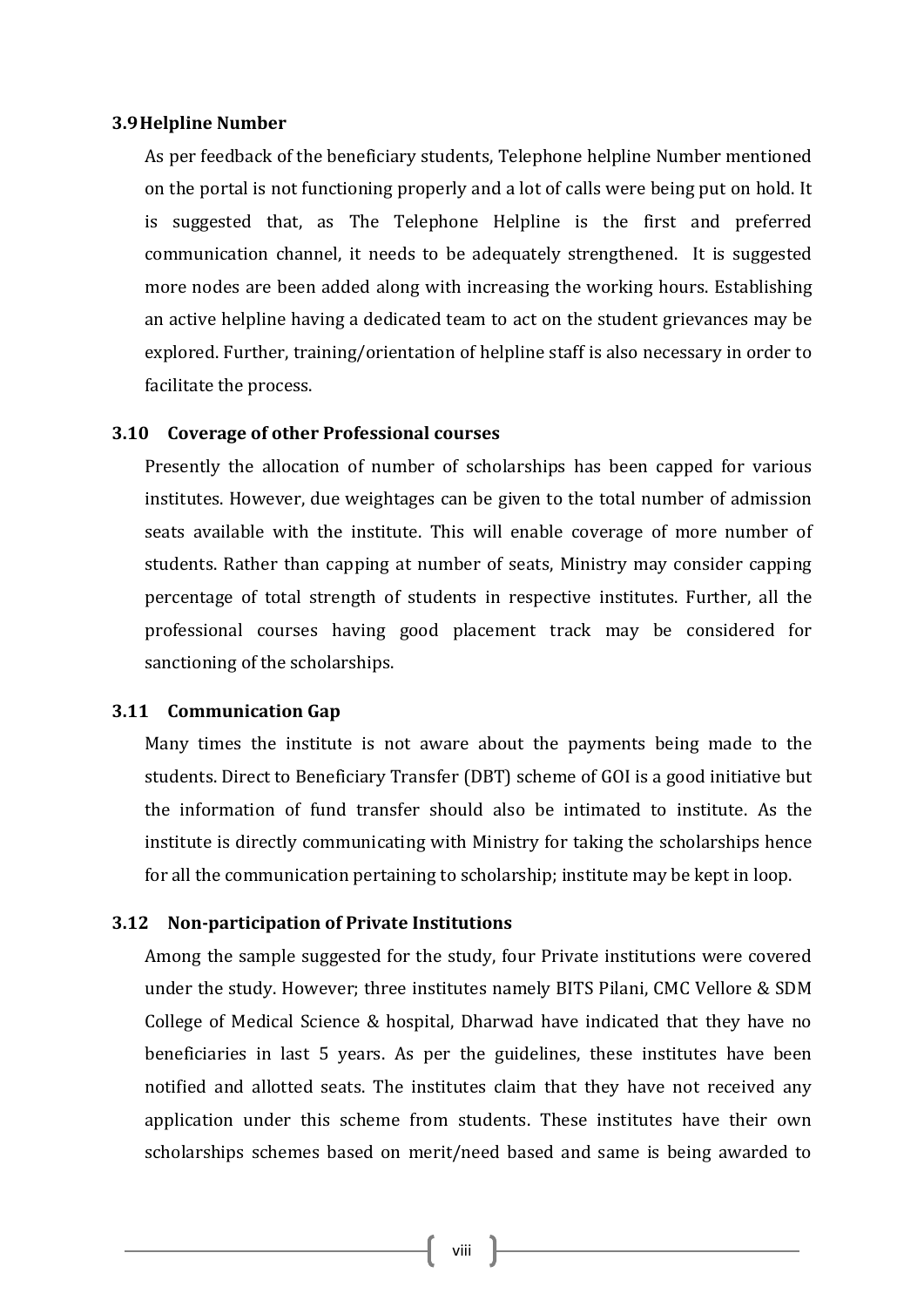eligible students. During the course of study, it was felt that these institutes do not have much awareness about the scheme. They seemed to be totally unaware that they have been notified under the scheme and they also need to propagate the scheme. It is suggested that if this scheme is to be implemented in private institutions, they need to be separately sensitised.

#### 3.13 Diversion of Students to State Scholarship Schemes

During discussion with the institutes and beneficiary students, it was revealed that many the of students have opted for State Scholarships schemes as they also had similar provision of assistance and their processing was faster that the Central assisted scheme. Due to poor feedback from some of the senior students, some students didn't opt for this scheme.

#### 4. General Suggestions

- Active Point of Contact from Ministry: Emails/queries sent to scd1.msje@gmail.com are not responsive. An active point of contact is required to quickly resolve issues.
- Pre Approved Scholarship: Since the process of approval of scholarship takes quite a bit of time, a way of completing the administrative formalities may be thought of before the admission process starts at the institutes. An authorization letter may be issued to the successful candidates which may be used by the students to seek waiver of term fees.
- Increase in living expenses: In most of the institutes, the cost of living expenses along with hostel and mess charges are far higher than the scholarship amount which is approximately ₹26,000 /- per year while the actual expenses can be as high as ₹1,27,000 /- per year. In this scenario, Boarding and Lodging charges provided by Ministry per year are not sufficient to meet the hostel fees at our institute. It is recommended that the ministry might look into increasing this scholarship amount. Further, an bi-annual assessment can be made with regards to expenditure being incurred and accordingly the living expenses can be capped.
- Timely communication to the institutions regarding scheme guidelines, and sanction orders though emails.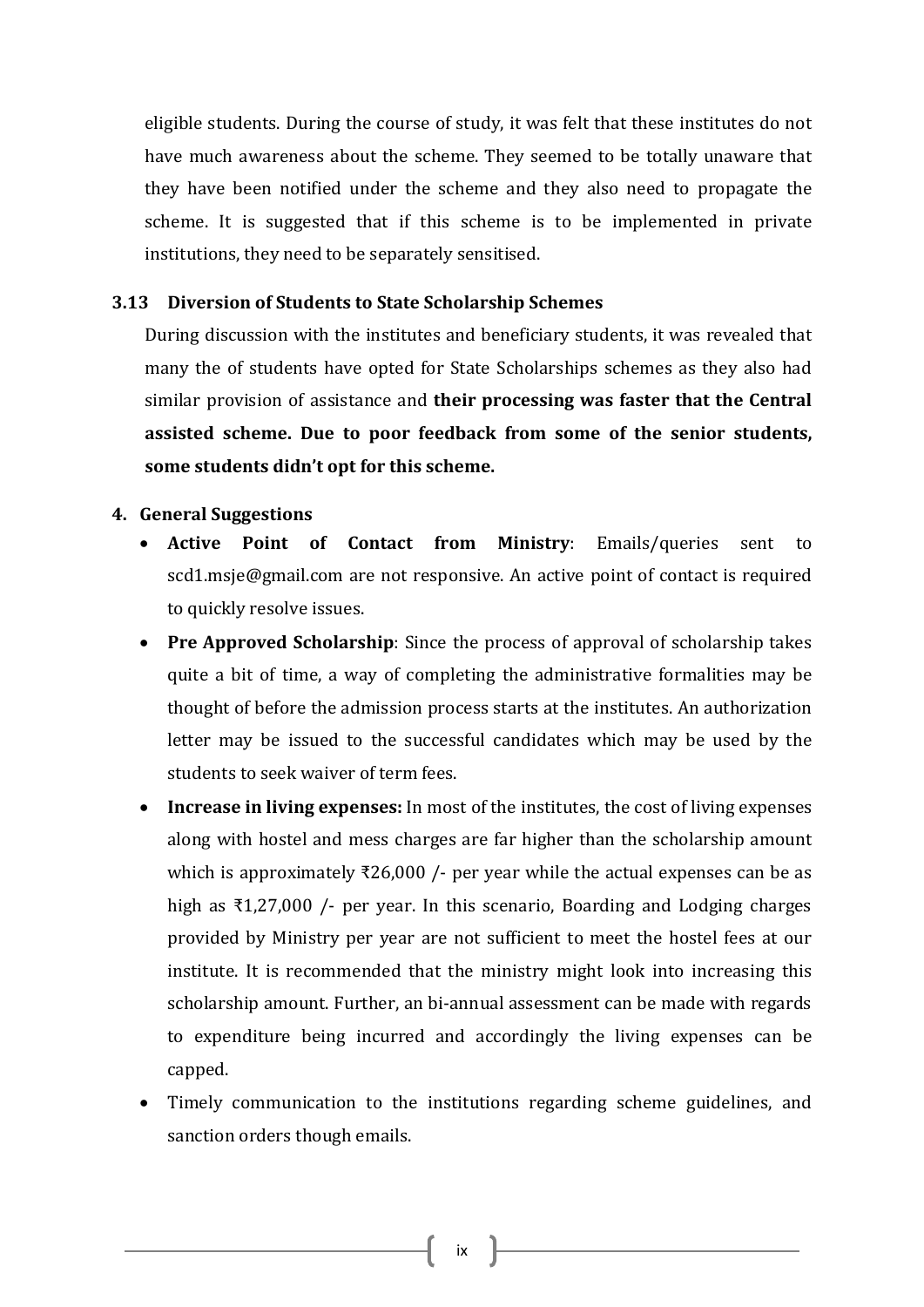- Allocation of dedicated manpower for being contact person for all the institutes would be very helpful.
- Letter related to call for fresh scholarship proposal is most of the time received late from the concerned department. This allows less time to the student to fill in the details and submission of forms.

## 5. Conclusion

Needless to mention, the scheme on "Top Class Education for SC Students" has been meeting its objectives to a large extent. It has reached the deprived section of the society and reduced the financial burden of poor parents; enabled a large proportion of beneficiaries to stay through their course; improved their performance levels; and more significantly raised their aspirations for bringing change in their society. It can be safely said that this scheme has been contributing towards empowerment of the Scheduled Castes through education and greater future prospects.

The success of a scholarship schemes does not merely lie in constitution but also in its effective administrative implementation. As per the key stakeholders, there has been good improvement in disbursement compared to previous batches there was in general a good response from the students on the scholarship program.

At the same time, the feedback received from various stakeholders can be referred for strengthening the scheme further for making it more accessible, transparent and effective. To conclude the major areas which need immediate attention are as following:

- 1. Timelines and fix accountability for processing, sanction and disbursal of scholarship so as to avoid undue delay.
- 2. Project Division detailed study for system and procedure improvement (Restructuring exercise)
- 3. Portal to be improved to made it work precisely.
- 4. Students Helpline
- 5. Restructuring of Grievance Redressal Cell
- 6. Issue of Guidelines for uniform execution of publicity activities at Institute level
- 7. Annual Meetings/ inviting the nodal officer of all the Top Class Institutes covered under the scheme just before each session so that all the provisions under the scheme are uniformly understood.
- 8. Ministry level wider publicity through various forms of Media both print & electronic may be undertaken.

x